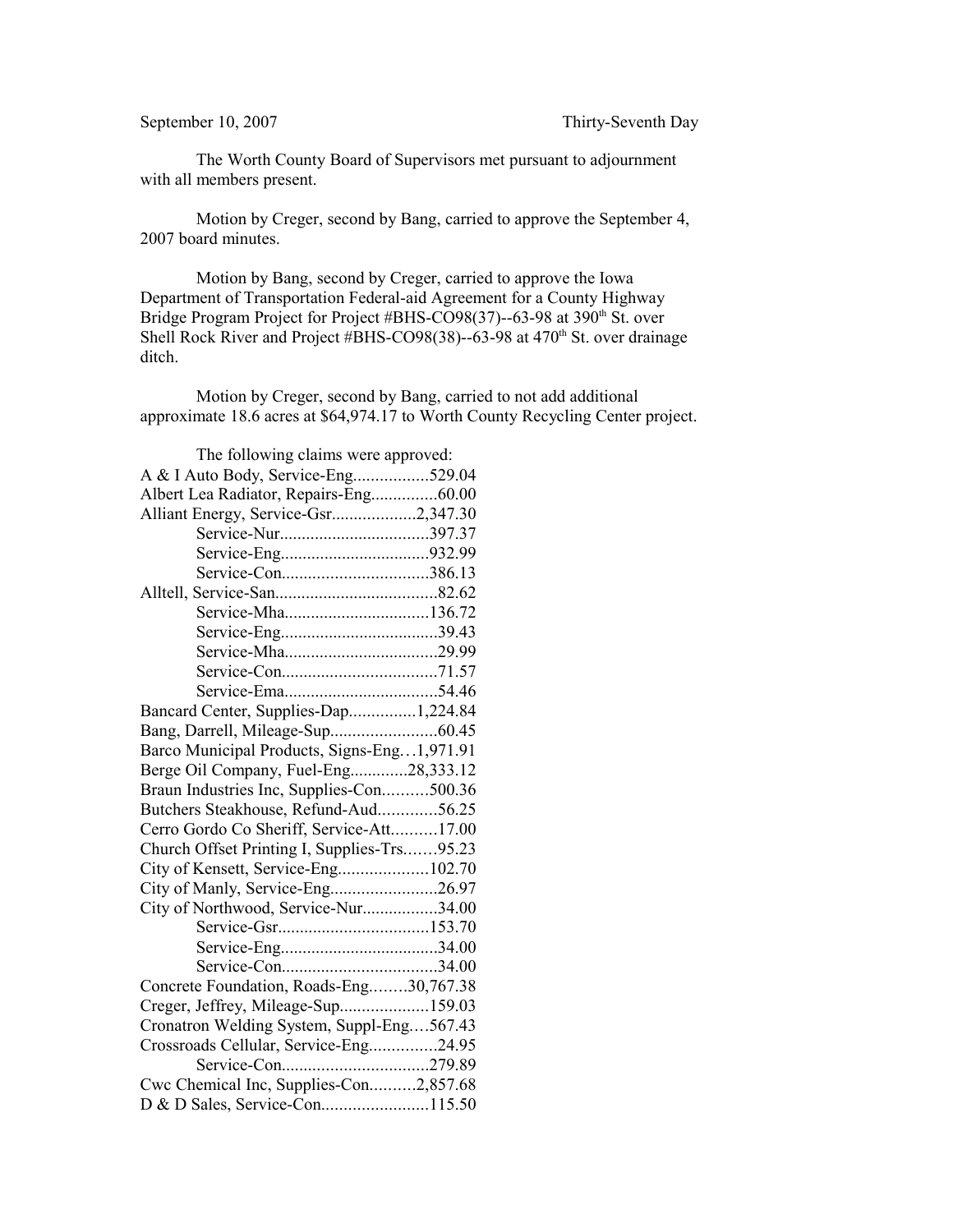| Dick's Petroleum Company, Serv-Eng599.75                                   |  |
|----------------------------------------------------------------------------|--|
| Ehrich, Cherrice, Mileage-Mha58.13                                         |  |
| Electronic Engineering, Service-Ema15.00                                   |  |
|                                                                            |  |
| Electronic Specialties, Service-Eng110.00                                  |  |
|                                                                            |  |
| Ferley, Paul, Meeting-Vaf50.00                                             |  |
|                                                                            |  |
| Guernsey, Allen J, Rent-San900.00                                          |  |
| Hackbart, Philip E., Meeting-Vaf75.11                                      |  |
| Hsbc Business Solutions, Supplies-Eng290.13                                |  |
| Huftalin, Raymond, Exp-Ema47.04                                            |  |
| IA Dept of Agriculture, Service-Daa107.00                                  |  |
|                                                                            |  |
| Interstate Motor Trucks, Service-Eng7,176.81                               |  |
| Iowa State University, Edu-Aud35.00                                        |  |
|                                                                            |  |
|                                                                            |  |
| Jensen, Bobbie, Mileage-Mha92.07                                           |  |
| Kuennen, Laura, Labor-Gsr203.20                                            |  |
| Low's Standard, Fuel-Asr27.50                                              |  |
|                                                                            |  |
| Madison, Marla A, Service-Shf1,371.00                                      |  |
| Mail Services L.C., Postage-Trs235.16                                      |  |
| Manly Junction Signal, Service-Con299.53                                   |  |
|                                                                            |  |
|                                                                            |  |
| Marquart Concrete Prod, Suppl-Con1,141.00                                  |  |
| Marshall & Swift Inc, Supplies-Gsr14.09                                    |  |
| Martin's Flag Co, Flags-Gsr124.60                                          |  |
| Mason City Business Sys, Copies-Trs66.33                                   |  |
| Mason City Overhead, Service-Eng178.10                                     |  |
| Matt Parrott & Sons Co, Supplies-Aud13.24                                  |  |
| May, Dennis, Mileage-Sup111.14                                             |  |
|                                                                            |  |
|                                                                            |  |
|                                                                            |  |
|                                                                            |  |
| Mireles, Jessie, Mileage-Mha471.98                                         |  |
| Mireles, Sandra, Service-Mha491.97                                         |  |
| Mooney Painting &, Supplies-Con724.00                                      |  |
| Next Generation Technolo, Serv-Mha585.00                                   |  |
|                                                                            |  |
|                                                                            |  |
| Niebur, Ellen, Mileage-Mha163.61                                           |  |
| Northwood Ag Products, Supplies-Con86.75                                   |  |
| Northwood Anchor, Service-Con261.22                                        |  |
| Northwood Motor Co, Parts-Con91.42                                         |  |
| Northwood True Value, Supplies-Gsr15.16                                    |  |
|                                                                            |  |
| Northwood Welding, Supplies-Con50.20<br>Office Elements, Supplies-Shf38.98 |  |